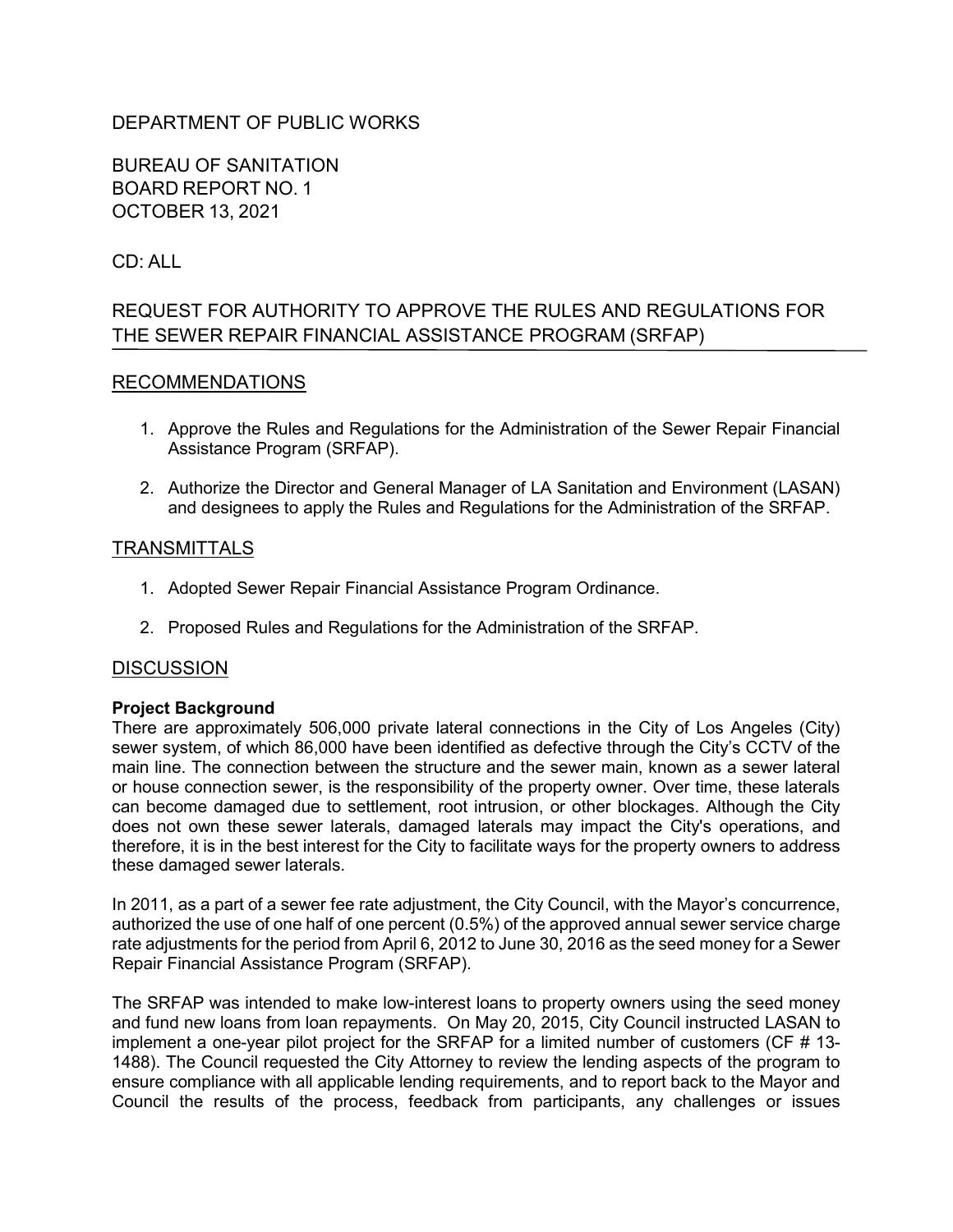BUREAU OF SANITATION BOARD REPORT NO.1 OCTOBER 13, 2021

### PAGE 2

encountered, and recommendations to improve the process.

Upon analyzing the documents and consulting with outside counsel, it was concluded that the SRFAP loan would be subject to federal regulations regarding consumer credit disclosure, commonly referred to as "Regulation Z" or TILA (Truth in Lending Act). This would require greater administrative support to ensure the proper disclosures are made, the required cancellation period is observed for each transaction, and that the interest rate disclosures meet Regulation Z's accuracy tolerance limits. Generally, TILA's requirements are strictly construed and, thus, even inadvertent errors can trigger liability. Therefore, LASAN recommended the program be modified from a loan to a rebate program.

On October 23, 2018, Council instructed LASAN to develop revised Rules and Regulations for the Administration of the Sewer Connection Financial Assistance Program to reflect the Rebate Program and to implement this program. On March 1, 2021, Council adopted an ordinance number 186935 adding Article 4.5 to Chapter VI of the Los Angeles Municipal Code to establish a SRFAP. (Transmittal No. 1)

#### **Sewer Repair Financial Assistance Program**

This program provides an incentive for customers to evaluate the condition of their sewer lateral and to repair or replace it if necessary. Property owners who have CCTV inspections of their sewer lateral are eligible to apply for a rebate of up to \$300, not to exceed the actual cost. Property owners who are approved for the sewer lateral repair/replacement rebate program are eligible for a rebate of up to \$1,000, not to exceed the actual cost of repairs, upon completion of the project and City inspection.

The Rebate Program will be offered on a first-come first-served basis, until funds are exhausted, with no rebate guaranteed. The cap amounts for each type of rebate allow the program to be extended to more customers. Since the rebate would be funded from the 0.5% Sewer Service Charge increase, this program will operate only for a finite time until the funds are depleted, which is projected to take more than 20 years.

The following are key points of the Rules and Regulations for the Administration of the SRFAP:

Program Participants: The program is open to property owners within the City of Los Angeles, where that property is connected to a City of Los Angeles sewer, or a property outside of the City that is connected to the City's municipal sewer system; who are paying sewer service charges for that property; and who are in good standing on their sewer service charge payments.

Sewer Repair Rebate Program: The rebate is available one-time per property, on a first-come, first-served basis, not to exceed the actual cost, and shall be limited to a maximum of \$300 for CCTV sewer lateral inspection, and limited to a maximum of \$1,000 for sewer lateral repair/replacement. Financial assistance shall be provided in the form of a rebate check made payable to the property owner(s).

#### Eligibility:

• For requests based on CCTV inspection:

a) A record search confirming that the premises are connected to a City sewer; and are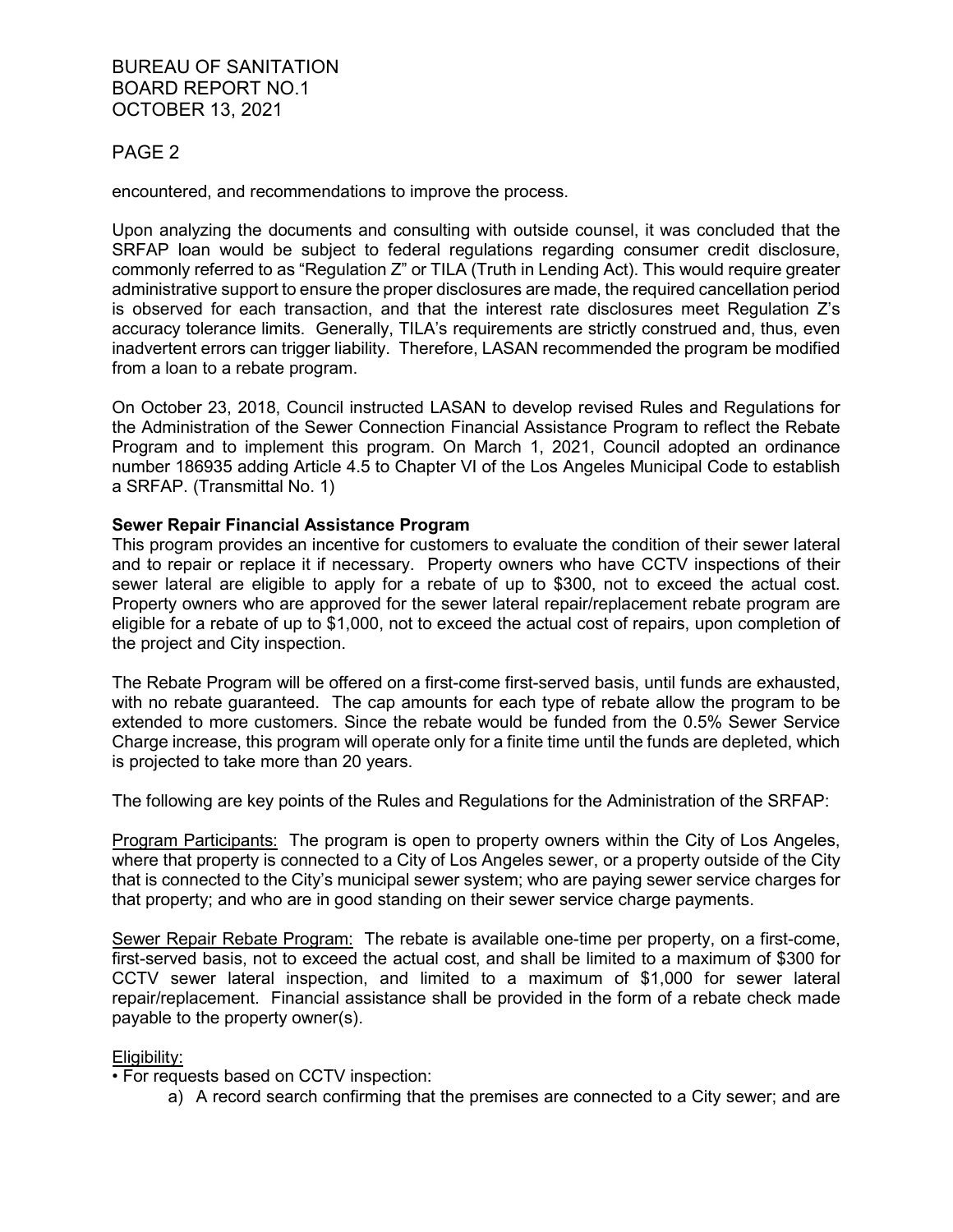## PAGE 3

being charged or should be charged a sewer service charge, and

- b) Proof of payment and a contractor's invoice, and
- c) A CCTV video. CCTV inspection must be performed not more than 6 months prior to the application, and show the address of the inspection in the CCTV video.
- For requests based on rehabilitation of an existing sewer lateral:
	- a) A record search confirming that the premises are connected to a City sewer; and are being charged or should be charged a sewer service charge, and
	- b) CCTV video footage to verify that the sewer lateral is in need of rehabilitation or replacement. The CCTV inspection must be performed not more than 6 months prior to the application, and show the address of the inspection in the video, and
	- c) A copy of the final signed inspection and approved permit(s) by the Bureau of Contract Administration, the Bureau of Engineering, and/or the Department of Building and Safety as applicable

Appeal Process: Property owners who are determined not eligible for the program will be able to appeal to the Director and General Manager of LA Sanitation and Environment.

Program Review: After the implementation of the program, LASAN will evaluate and make improvements or any necessary changes to improve the program.

### PROGRAM REVIEW BY DIRECTOR (PRD) APPROVAL

This program has been approved by the City Council Ordinance No. 186935 and does not require additional PRD approval.

#### STATUS OF FINANCING

There is no impact to the General Fund. Funding for Fiscal Year 2021-22, in the amount of \$1,200,000, is available in the Sewer Operation and Maintenance Fund No. 760, Appropriation Unit No. 50VCAC.

Funds for future fiscal years will be budgeted within the Sewer Operations and Maintenance Fund No. 760. Funds and appropriations for future fiscal years are not yet identified and existing appropriations may change based on available cash balances. Therefore, funds and appropriations will be determined by the Director and General Manager of LASAN or designee.